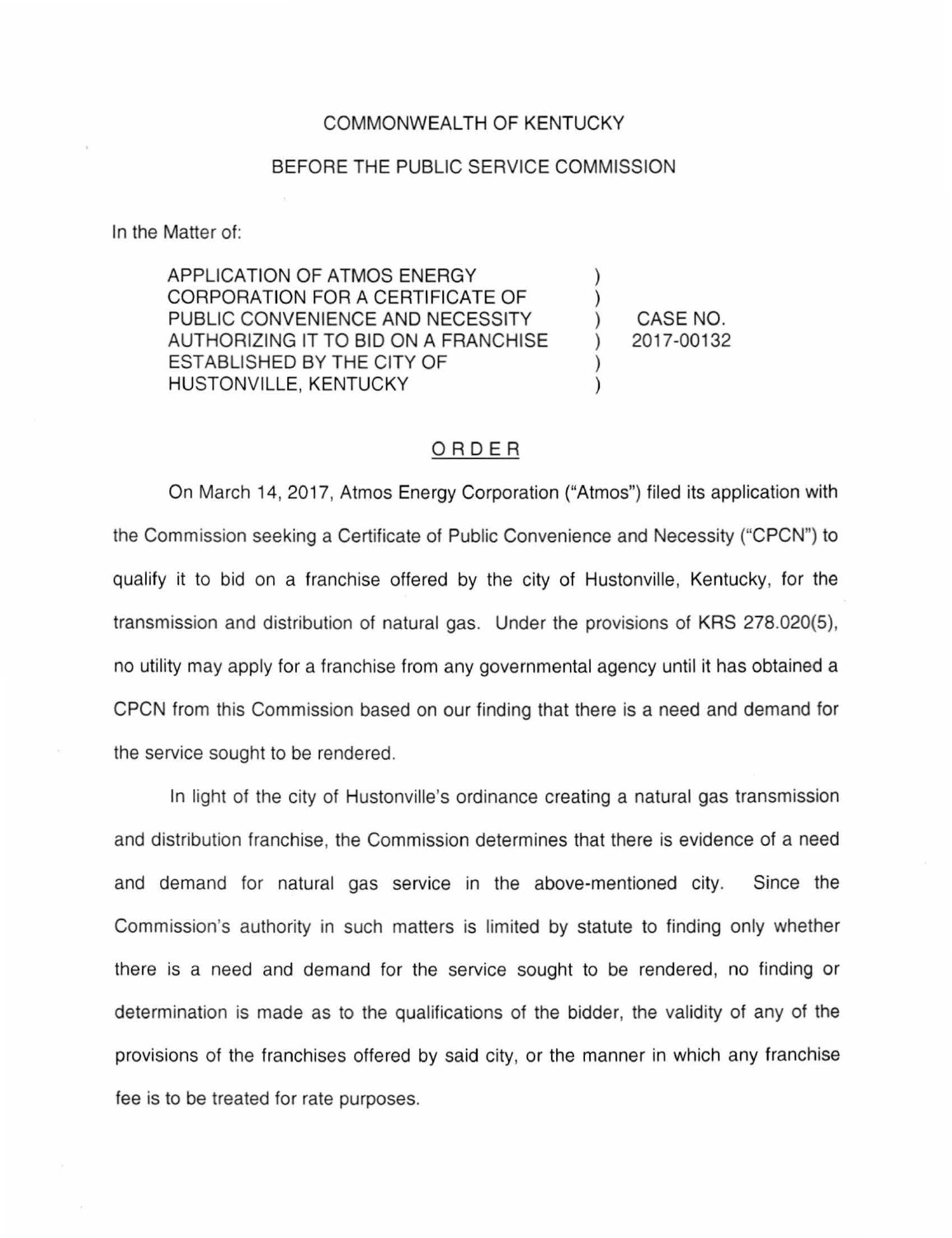## IT IS THEREFORE ORDERED that:

1. Atmos is granted a CPCN that authorizes it to bid on a franchise offered by the city of Hustonville, Kentucky, for the transmission and distribution of natural gas.

2. If Atmos is not the successful bidder, Atmos shall, within ten days of the award of the franchise at issue, file with the Commission a written notice stating that Atmos was not the successful bidder.

3. If Atmos is the successful bidder, Atmos shall, within ten days of the award of the franchise at issue, file with the Commission a copy of the executed franchise agreement and a statement disclosing the amount of the initial franchise fee.

4. If Atmos is the successful bidder, Atmos shall, within ten days of an increase or decrease in the amount of the initial franchise fee set forth in the franchise agreement, file with the Commission documentation setting forth the revised fee.

5. Any documents filed pursuant to ordering paragraphs 2, 3, or 4 of this Order shall reference the number of this case and shall be electronically submitted via the Commission's electronic Tariff Filing System.

6. This Order shall not be construed as granting a CPCN to construct utility facilities in said city.

By the Commission

ENTERED **MAR 2 1 2017**  KENTUCKY PUBLIC **JICE COMMISSION** 

ATTEST:

thems **Executive Directo** 

Case No. 2017-00132